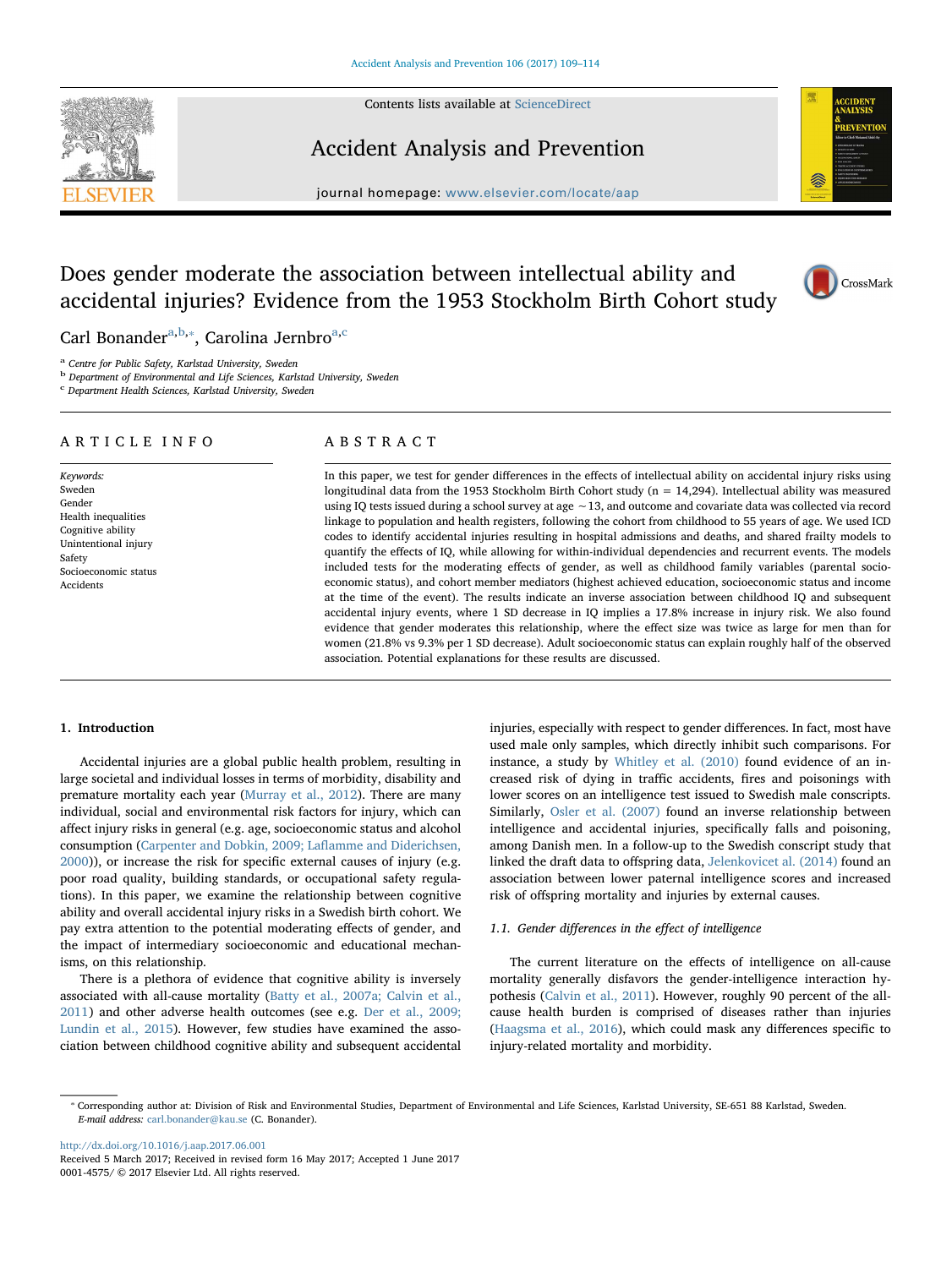We argue that the etiology of injuries clearly distinguishes itself from that of diseases by being a result of an acute exposure to energy caused by some adverse event, which in itself is a consequence of an instantaneous and harmful interaction between an individual at risk and their surrounding physical and social environment (Haddon 1980). While the determinants of ill-health often overlap with those of accidents, injuries are more directly connected to activities that may put an individual at risk. They are also highly susceptible to human error in the absence of protective barriers that account for such errors [\(Reason,](#page-5-9) [2000\)](#page-5-9). Thus, any variable that causes a systematic variation in the selection into, or the preference for, different activities with varying degrees of danger will likely affect the risk of injury. In addition, factors that (directly or indirectly) cause individual differences in the probability of human error will also play an important role. We argue that gender and intelligence independently serve as two of these variables, and that their interaction may modify the strength of their effects.

## 1.1.1. Gender differences

Independently, gender affects several factors that may cause individual differences in the exposure to injury risks. For instance, men are less likely to wear seatbelts, and more likely to drive under the influence of alcohol and to speed ([Harré et al., 1996](#page-5-10)), which implies that they are less likely to comply with safety regulations. This is also consistent with research on gender differences in conformity and risktaking ([Byrnes et al., 1999; Charness and Gneezy, 2012; Cooper, 1979](#page-5-11)). Closely related to risky driving in the sense of being a correlate thereof ([Oltedal and Rundmo, 2006\)](#page-5-12), men also tend to score higher on tests of sensation-seeking personality traits (Cross et al., 2013), which implies that they are more likely to perform more risky behaviors and activities in general [\(Horvath and Zuckerman, 1993\)](#page-5-13). Factors such as gender norms [\(Badgett and Folbre, 1999\)](#page-5-14), differential preferences and attitudes towards risk and competition [\(Croson and Gneezy, 2009](#page-5-15)), and labor market discrimination [\(Azmat and Petrongolo, 2014](#page-5-16)) are also assumed to have contributed to a large occupational segregation of men and women [\(Kreimer, 2004\)](#page-5-17), where most occupations with higher-thanaverage rates of work-related deaths are typically male-dominated ([DeLeire and Levy, 2004](#page-5-18)). The explanations are likely multifaceted and far more complex than the snapshot of evidence provided here, but no matter what the exact causal factors and intermediate mechanisms of the relationship between gender and accidental injuries are, we can clearly observe a strong correlation between gender and the risk of allcause injury. In fact, the relative risk is higher among men in almost all external cause categories [\(Haagsma et al., 2016\)](#page-5-8).

# 1.1.2. Potential mechanisms behind the intelligence-injury association

While recurrent cognitive failures have been found to increase the risk of accidents, such failures have seldom been directly linked to measures of intelligence ([Clarke, 2016\)](#page-5-19). However, other traits that are directly related to intelligence, for instance speed of information-processing [\(Sheppard and Vernon, 2008](#page-5-20)), might have a negative effect on injury risks by affecting an individual's ability to successfully counteract the injury process before or during an accident. There is also some evidence that motor function is inversely related to intellectual ability, at least in pediatric samples ([Smits-Engelsman and Hill, 2012](#page-5-21)). It is also likely that other environmental, social and behavioral factors can explain the observed relationship between intelligence and injury risks. Holding gender constant, intellectual ability affects a large set of variables that correlate with injury risks, e.g. personality, interests ([Ackerman and Heggestad, 1997\)](#page-5-22), labor market outcomes [\(Lindqvist](#page-5-23) [and Vestman, 2011\)](#page-5-23), educational achievement ([Deary et al., 2007](#page-5-24)) and other socioeconomic variables [\(Strenze, 2007\)](#page-5-25). These variables are likely to create inequalities in the exposure to hazardous environments, behaviors and safety information (Lafl[amme and Diderichsen, 2000;](#page-5-26) [Pampel et al., 2010\)](#page-5-26), and thereby affect injury risks as an indirect causal effect of intellectual ability. Thus, there is most likely a social gradient to the relationship between intelligence test scores and injury mortality

and morbidity (and all-cause mortality), which is supported by empirical studies that find that socioeconomic status attenuates the association by approximately half ([Batty et al., 2009\)](#page-5-27).

#### 1.1.3. An interactive model

If we consider these two components together, we have a male population that is more likely to perform more dangerous activities and less likely to use safety equipment and conform to safety regulations. Assuming that the effects of intellectual ability plays a more important role during these activities by either increasing the probability of an adverse event or the severity of its consequences, it is possible that men with lower cognitive ability will be more affected by injuries than women of equal cognitive ability. In fact, even if the gender differences are non-existent under similar conditions, we assume that, in a general population sample, men will be affected more greatly due to a larger exposure to hazardous environments. In this paper, we aim to test this interaction hypothesis using longitudinal data from a Swedish birth cohort that includes childhood intelligence test scores for both men and women, linked to future injury outcomes.

#### 2. Methods and materials

### 2.1. Data

We used data from a Swedish birth cohort of 14,294 individuals born in Stockholm 1953, living in Stockholm in 1963 and still alive and residing in Sweden in 1980 and/or 1990 (which is the current definition of the cohort after the most recent follow-up data linkage). Mainly, we utilized data from intelligence tests collected during a school survey in 1966, when the cohort members were approximately 13 years of age. Due to changes in Swedish research ethics regulations during the course of the original cohort study, all individual records were anonymized in 1986, which prohibits direct identification of cohort members in administrative registers. Despite this caveat, 95% of the original cohort has been successfully supplemented with follow-up data by [Stenberg](#page-5-28) [et al. \(2007\)](#page-5-28), who used probability matching on 13 different variables to link the cohort to administrative registers (including the cohort member's year and month of birth, their parents' years of birth, and other variables describing occupational and housing conditions). This allows us to compare childhood intelligence data to follow-up injury data from the Swedish National Inpatient and Cause of the Death registers. For more information on the cohort itself, see [Stenberg et al.](#page-5-28) [\(2007\).](#page-5-28) The current study was approved by the Regional Ethics Committee in Uppsala (dnr 2016/125).

# 2.2. Variables

#### 2.2.1. Outcome

We extracted information on external cause of hospital admissions and deaths from the Swedish hospital discharge and cause of death registers. Accidental injuries were classified according to the International Classification of Diseases (ICD)-8, ICD-9 and ICD-10 codes depending on the year of the event and the classification system used at that time (ICD-8: E800-E929 and E940-E949; ICD-9: E800-E869 and E880-E949; ICD-10: V00-X59 and Y85-Y86). Intentional injuries, injuries with undetermined intent and misadventures during hospital care were excluded (falls and traffic accidents, the two largest categories, account for roughly half of the recorded accidental injuries). Besides external cause codes, the observed injury data also contained information on year of death or hospital discharge. If multiple events were recorded within the same year, with the exact same injury diagnosis and external cause code, they were treated as double registrations and merged into one record (a double registration may e.g. occur if a patient is transferred from one hospital to another). We studied both hospital admissions and deaths as a single outcome variable, although it should be noted that non-fatal injuries heavily outweigh the number of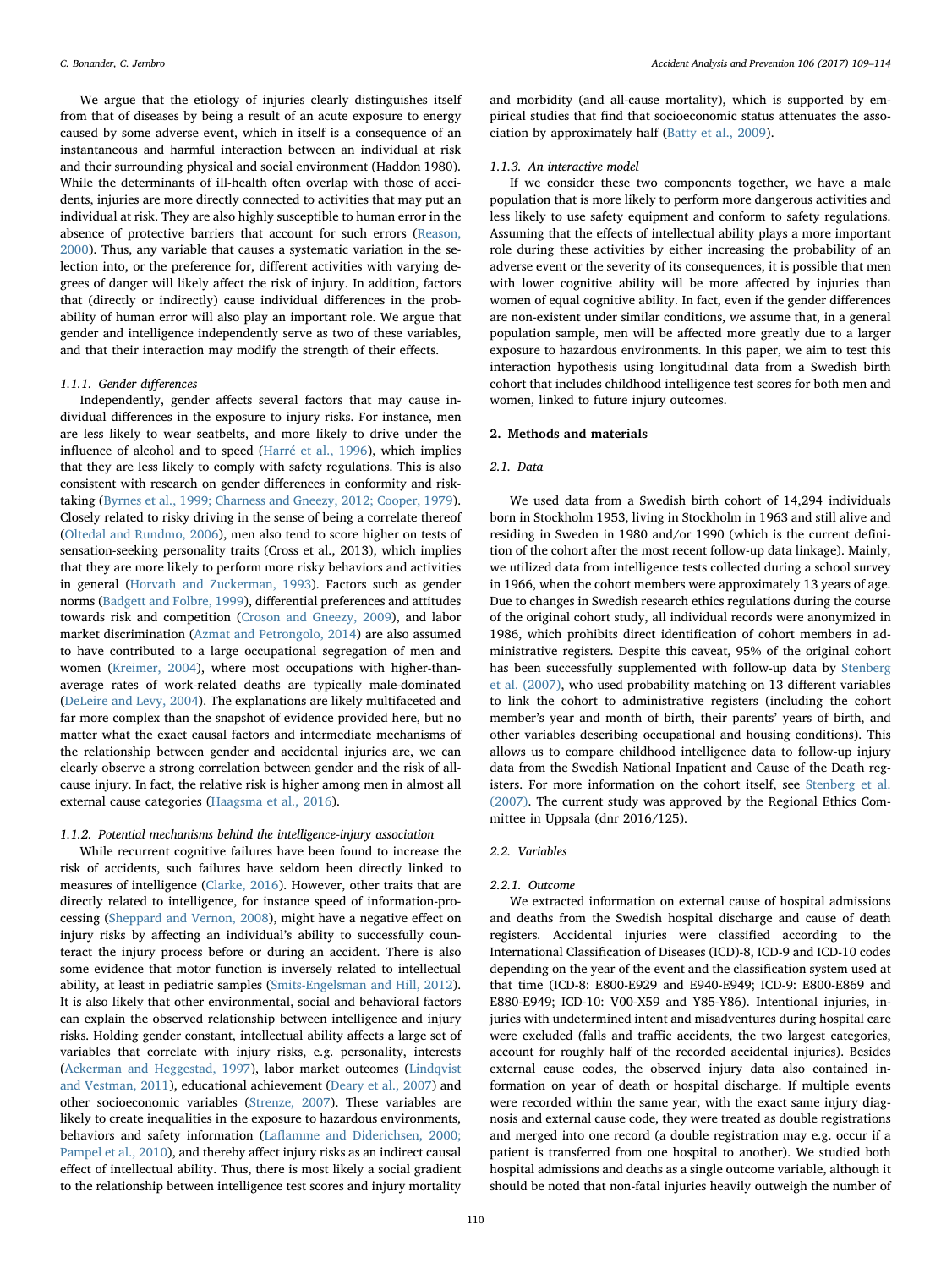fatalities and are thus likely to drive the majority of the results presented below.

The outcome data is linked to the cohort for the period 1969–2008 which means we follow the cohort from ages 16–55 years. Before analyzing the data, we structured the dataset into recurrent time-toevent data using information on the year of the injury event. Our timescale was defined by the time (in years) from the first year of observable injury data (1969) to the year of death, year of hospital discharge or study exit (in 2008). A practical issue with only observing the year, and not the actual date, of the event is that one individual can have multiple recorded events within the same year, which is problematic from an analytical standpoint (since the time from event 1–2 could be 0). When this occurred, ties were solved by adding a miniscule random uniform number to the time-to-event variable (the results remained invariant to repeating this process several times).

# 2.2.2. Independent variables

The Härnqvist intelligence test was used to measure intelligence at ∼13 years of age in the 1966 school survey [\(Härnqvist, 1960](#page-5-29)). The test consisted of three subtests that measured verbal, spatial and numerical ability, which sum to a composite overall test score. The average between-subtest correlation coefficient was  $r = 0.95$ , and the average subtest-to-composite score correlation was  $r = 0.96$ , which implies that they measure the same latent intelligence construct. We used the composite score to derive a measure of childhood intelligence quotient (IQ) by standardizing the raw test scores to a variable with a mean 100 and standard deviation (SD) 15. To facilitate a more intuitive interpretation of the coefficients associated with this variable, we analyzed its inverse, which gives the change in risk with each one unit decrease in IQ.

Childhood family variables and cohort member mediators were also included in the model, as described more in detail below. Summary statistics for all covariates are available in [Table 1](#page-2-0). To measure gender differences, we include an interaction term between individual's biological sex and IQ.

2.2.2.1. Childhood family variables. We included a categorical measure of the father's social class in 1963 (Upper and upper middle class; lower middle class (officials and non-agricultural workers); lower middle class (entrepreneurs); skilled working class; unskilled working class). In addition to this, we also used both the father's and mother's assessed incomes in 1963 (and their interaction effect) as an adjustment for childhood economic status.

2.2.2.2. Cohort member mediators. The cohort member's own income was derived from Swedish National Tax Board records (in 1971, 1974, 1977, 1978, 1979, 1980, 1981 and 1982) and from the Longitudinal integration database for health insurance and labor market studies (annual data from 1990 to 2008). To code a time-varying income variable that is insensitive to changes in data collection methods and inflation, we categorized an individual's relative income quintiles

<span id="page-2-0"></span>

| Table |  |
|-------|--|
|-------|--|

| tavic t                                                             |  |  |  |
|---------------------------------------------------------------------|--|--|--|
| Summary of the covariates included in the individual-level dataset. |  |  |  |

| Variable                          | Mean  | Std. Dev. | Min      | Max   | Valid obs. |
|-----------------------------------|-------|-----------|----------|-------|------------|
| Fathers income [at age 10]        | 24.63 | 22.4      | $\Omega$ | 733   | 14291      |
| Mothers income [at age 10]        | 4.48  | 6.86      | $\Omega$ | 115   | 14291      |
| Father's social class [at age 10] | 2.93  | 1.46      | 1        | 6     | 14291      |
| Cohort member's social class lat  | 2.88  | 1.81      | 1        | 6     | 14291      |
| age 371                           |       |           |          |       |            |
| Highest completed education       | 4.1   | 1.5       | 1        | 9     | 13976      |
| Income quintile [at event]        | 3     | 1.4       | 1        | 5     | 14008      |
| IQ [at $\sim$ age 13]             | 100   | 15        | 53.11    | 139.8 | 12770      |
| Male                              | 0.51  | 0.5       | $\Omega$ | 1     | 14291      |
| Fatality                          | 0.05  | 0.21      | $\Omega$ | 1     | 14291      |
| Accidental injury event           | 0.19  | 0.39      | $\Omega$ | 1     | 14291      |
|                                   |       |           |          |       |            |

within every decade (1969–1979, 1980–1989, 1990–1999, 2000–2008), using period averages.

We also defined a categorical cohort member socioeconomic status indicator based on occupational census data from 1990 (roughly midway through the study period), with the following categories: white-collar (leading, senior or intermediate positions), white-collar (lower grades), blue-collar (skilled), blue-collar (unskilled), others (selfemployed, freelance professionals, farmers and other unclassifiable employees), and unemployed (or otherwise missing).

Data on the cohort member's highest completed education was obtained from the Longitudinal integration database for health insurance and labor market studies. The data is coded according to Swedish education nomenclature (SUN), which is a 7 step ordinal scale from "Pre secondary upper school education, less than 9 years" to "Researcher education". While time-varying data is available according to current definitions from 2000 to 2008, we used the last available year to code a fixed education variable due to low variations within this period (the correlation between the first and last year is  $r = 0.98$ ).

#### 2.3. Statistical analysis

We analyzed the data using gamma shared frailty models (assuming a Weibull distribution) to account for the repeated-events nature of the dataset. The use of this technique allows for more modelling flexibility than standard Cox regression models, allowing for both repeated events and time-varying covariates [\(Amorim and Cai, 2015; Ullah et al., 2014](#page-5-30)). In essence, shared frailty models mimic the classical Anderson-Gill method for recurrent events survival analysis, but relax the common baseline hazards and independent events assumptions by the addition of random-effect terms. The latter property may be especially relevant to our case as the risk of recurrent events may be dependent on the occurrence of previous injuries (e.g., a person may change their behavior after sustaining an injury). Further, it allows for the inclusion of time-varying covariates, such as income level at the time of the event, and provides a more efficient use of the data as compared to 0nly analyzing time to the first event ([Amorim and Cai, 2015](#page-5-30)). Despite this, it should be noted that the results are robust and largely invariant to the removal of the shared frailty parameter, and to the use of standard Cox proportional hazards models. P-values below 0.05 were considered statistically significant, and the analysis was performed using Stata 13.

### 3. Results

During the observed time period (1969–2008), the cohort members in the analysis sample incurred a total of 3623 injury events that led to hospital admission, 56 of which were fatal (mean age of injury: 36.1 years, SD: 11.1). Accounting for exposure time, this number corresponds to 7.35 accidental injury events per 1000 person-years. We present this data by IQ score (in deciles) and gender in [Fig. 1](#page-3-0), where we can see that IQ is inversely associated with the risk of accidental injury, but that the response is more strongly pronounced for men than for women.

The unadjusted estimates from the survival analysis suggest that a 1 SD decrease in childhood IQ increases the risk of accidental injury by 17.8 percent [\(Table 2,](#page-3-1) Column I), and adjusting for childhood socioeconomic status and gender only has a small effect on the estimates ([Table 2](#page-3-1), Column II). As expected, the estimate is more affected by the inclusion of the adult socioeconomic mediators. Still, it remains significant at 6.8 percent (per 1 SD decrease), suggesting only partial mediation ([Table 2,](#page-3-1) Column III).

Moving on to the moderation models, we found that men have more than double the effect size (21.8% per 1 SD decrease) compared to women (9.3% per 1 SD decrease) after adjustment for childhood family variables ([Table 2,](#page-3-1) Column IV). The gender-specific mediation model suggests that socioeconomic status can explain the relationship fully for women, but not men, for whom we still observe a marginally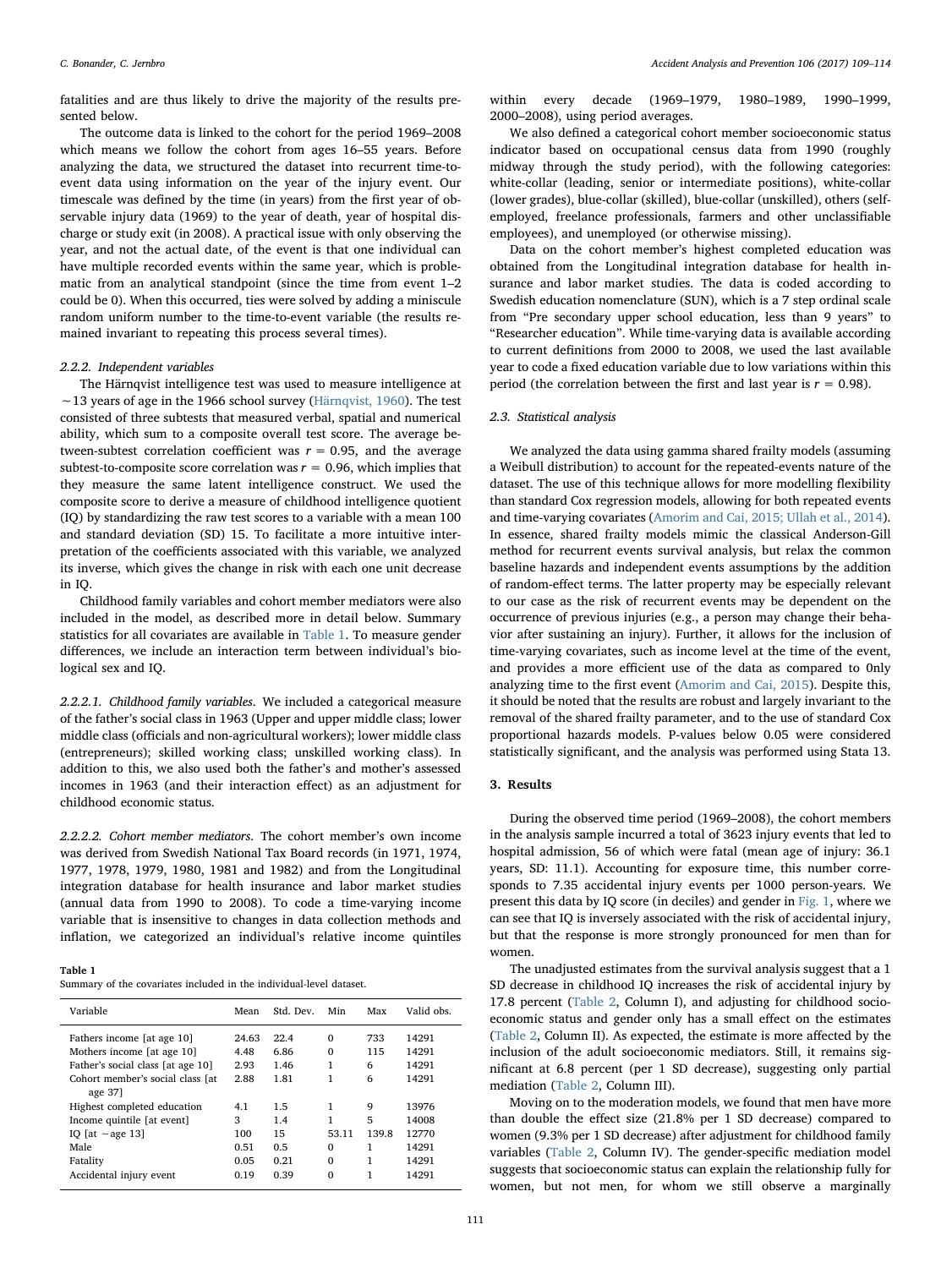<span id="page-3-0"></span>

Fig. 1. Accidental injury risk per IQ decile for men and women in the Stockholm Birth Cohort study.

insignificant tendency towards risk increase ([Table 2](#page-3-1), Column V). Due to the closeness to the significance cutoff for men, we advise caution in interpreting the loss of significance in this model as evidence of full mediation, especially since increase is still significant in the full sample after inclusion of the mediating variables [\(Table 2,](#page-3-1) Column III).

Using models IV and V in [Table 2,](#page-3-1) we calculated the predicted, gender-specific injury rates per 1000 person-years across the observed span of the IQ variable, keeping the continuous variables constant at their mean values and categorical variables constant at their most common category. We plot these results in [Fig. 2,](#page-4-0) where we can clearly see that the predicted values after adjustment for childhood

socioeconomic variables (Panel A) mimics the raw data presented in [Fig. 1](#page-3-0) (since they have little impact on the estimates in [Table 2\)](#page-3-1). We can also see the impact of adjusting for the adult socioeconomic mediators in Panel B, where the injury risk is constant across the span for women, but not for men, where an inverse effect is still visible.

### 4. Discussion

The results support previous evidence regarding a link between premorbid cognitive ability and accidental injury events, which is consistent with previous research on the effects of intelligence on adverse health outcomes in general. There are a set of potential intermediary mechanisms that could serve as explanations for the average increase in risk observed in individuals with lower intelligence test scores. For instance, low cognitive ability has been associated with higher alcohol consumption, which in it itself increases the risk of mortality and hospital admissions due to external causes [\(Carpenter and Dobkin,](#page-5-1) [2009;](#page-5-1) [Sjölund et al., 2015](#page-5-31)). Cognitive ability is also associated with a range of mental health conditions, such as depression ([Der et al., 2009;](#page-5-3) [Hatch et al., 2007\)](#page-5-3), that may also modify injury risks [\(Shi et al., 2015](#page-5-32)). It may also modify an individual's ability to process information regarding health and injury risks ([Gottfredson and Deary, 2004\)](#page-5-33). Further, intelligence also predicts educational attainment, socioeconomic success and income levels ([Strenze, 2007\)](#page-5-25), which are correlated with injury risks (Cubbin et al., 2000; Lafl[amme and Diderichsen, 2000](#page-5-34)). In our analyses, we found evidence of a partial mediation of socioeconomic status on the relationship between childhood intelligence test scores and future injury risks. This is also supported by previous studies on the relationship with all-cause mortality ([Hemmingsson et al., 2006\)](#page-5-35). Still, further research is required to fully understand this aspect as we do not observe the many other possible mechanisms, e.g. leisure time activities and other risk-modifying individual pReferences

<span id="page-3-1"></span>Table 2

The association between childhood IQ and subsequent accidental injury events, and the moderating effects of gender on this relationship, according to shared frailty models with different covariate specifications.

|                                      | Overall models                                             |                                             |                      | Moderation models   |                |  |  |
|--------------------------------------|------------------------------------------------------------|---------------------------------------------|----------------------|---------------------|----------------|--|--|
|                                      | I IQ Only                                                  | II Family variables                         | <b>III</b> Mediators | IV Family variables | V Mediators    |  |  |
|                                      |                                                            | A. Hazard ratios (95% confidence intervals) |                      |                     |                |  |  |
| Inverse IQ                           | $1.012***$                                                 | $1.011***$                                  | $1.005**$            | $1.006**$           | 1.001          |  |  |
|                                      | (1.009, 1.015)                                             | (1.008, 1.014)                              | (1.002, 1.008)       | (1.002, 1.011)      | (0.996, 1.006) |  |  |
| Male                                 |                                                            | $1.748***$                                  | $1.567***$           | $3.924***$          | $2.750***$     |  |  |
|                                      |                                                            | (1.589, 1.901)                              | (1.426, 1.724)       | (2.175, 7.080)      | (1.522, 4.968) |  |  |
| Male * Inverse IO                    |                                                            |                                             |                      | $1.008**$           | 1.006          |  |  |
|                                      |                                                            |                                             |                      | (1.002, 1.015)      | (0.999, 1.013) |  |  |
|                                      | B. Transformed coefficients (1 SD decrease, relative risk) |                                             |                      |                     |                |  |  |
| Inverse IO                           | 17.8                                                       | 16.7                                        | 6.8                  |                     |                |  |  |
| Inverse IQ (Women)                   |                                                            |                                             |                      | 9.3                 | 1.8            |  |  |
| Inverse IQ (Men)                     |                                                            |                                             |                      | 21.8                | 10.4           |  |  |
|                                      | C. Model details and diagnostics                           |                                             |                      |                     |                |  |  |
| Childhood family variables           |                                                            |                                             |                      |                     |                |  |  |
| Father's income                      |                                                            | Yes                                         | Yes                  | Yes                 | Yes            |  |  |
| Mother's income                      |                                                            | Yes                                         | Yes                  | Yes                 | Yes            |  |  |
| Income interaction                   |                                                            | Yes                                         | Yes                  | Yes                 | Yes            |  |  |
| Father's social class                |                                                            | Yes                                         | Yes                  | Yes                 | Yes            |  |  |
| <b>Cohort member variables</b>       |                                                            |                                             |                      |                     |                |  |  |
| Highest completed education          |                                                            |                                             | Yes                  |                     | Yes            |  |  |
| Income quintile                      |                                                            |                                             | Yes                  |                     | Yes            |  |  |
| Social class                         |                                                            |                                             | Yes                  |                     | Yes            |  |  |
|                                      |                                                            |                                             |                      |                     |                |  |  |
| $n$ subjects                         | 12770                                                      | 12770                                       | 12419                | 12270               | 12419          |  |  |
| $n$ injury events                    | 3623                                                       | 3623                                        | 3526                 | 3623                | 3526           |  |  |
| Person-years at risk                 | 492615                                                     | 492615                                      | 481114               | 492615              | 481114         |  |  |
| Log-likelihood                       | $-10689$                                                   | $-10603$                                    | $-10240$             | $-10600$            | $-10239$       |  |  |
| $\rho$ (Weibull ancillary parameter) | $1.05**$                                                   | $1.05**$                                    | $1.07***$            | $1.05**$            | $1.07***$      |  |  |
| $\theta$ (frailty parameter)         | $2.97***$                                                  | $2.73***$                                   | $2.41***$            | $2.72***$           | $2.40***$      |  |  |

Notes: \*\*\*p < 0.001,\*p < 0.01,\*p < 0.05. The transformed coefficients for men were derived using  $(\beta^*\gamma - 1)^*15^*100$ , where fis the hazard ratio for inverse IQ (for women, since they are coded as 0) and  $\gamma$  is the interaction effect.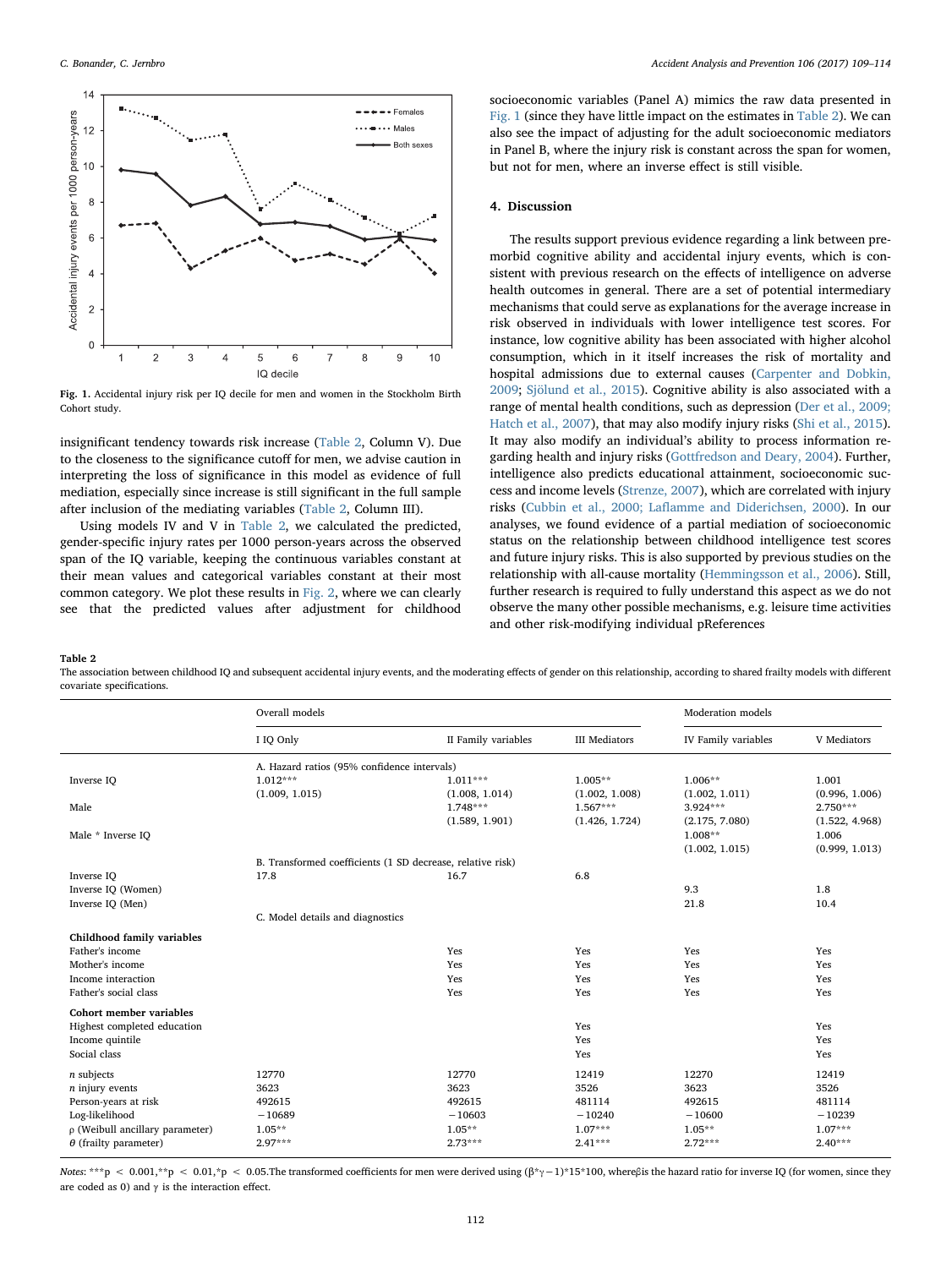<span id="page-4-0"></span>

Moving beyond individual-level risk factors, we also assume that structural social inequalities may play an important role. Identifying and understanding these mechanisms more clearly may aid in the search for possible preventative measures. For instance, the range of job options available for persons with low cognitive ability and low educational attainment may expose such individuals to more dangerous physical work environments ([Deary et al., 2007\)](#page-5-24). Further, the negative effects of cognitive ability on economic prospects may also, e.g., inhibit the ability of this group to maintain a safe home environment, or select the most secure transport options (Lafl[amme and Diderichsen, 2000](#page-5-26)). Unfortunately, we cannot answer these questions in the current study, but we believe that determining these aspects may be the most fruitful avenue for future research, especially given that interventions that

target risk factors at higher structural levels seem to be more likely to have an impact on population-level injury rates [\(Lund and Aarø, 2004;](#page-5-36) [Reason, 2000\)](#page-5-36). Turning to our results regarding the moderating effects of gender on

the observed relationship, it should be noted that they differ slightly from the limited literature on the topic [\(Batty et al., 2007b; Lawlor](#page-5-37) [et al., 2007\)](#page-5-37). Some of the differences could potentially be explained by the use of different methodologies and samples. Nonetheless, [Lawlor](#page-5-38) [et al. \(2007\)](#page-5-38) report not having found any statistically significant moderating effect of gender despite using similar data and methods to our study. Still, most previous studies on the subject, especially those from a Nordic setting, have been limited to male-only conscription samples. This aspect directly inhibits the study of gender differences, which makes re-testing this hypothesis more important. Although we advise some caution in extrapolating this result to other settings without further replication, the interaction effect holds in the studied cohort, even after adjustment for observable covariates. Given that we are willing to assume that cognitive ability truly has a stronger impact on injury risks among men, our results could serve as another piece of the puzzle in understanding how and why lower scores on intelligence tests predict future adverse injury events. To the best of our knowledge, the current state of the literature does not fully explain why these gender differences may occur. As noted above, we speculate that a gender-intelligence risk-taking interaction effect might exist, or that social norms, inequalities and preferences cause men with lower cognitive ability to be selected into more hazardous environments. Still, further research is likely required to understand and evaluate the likelihood of these claims.

## 4.1. Strengths and limitations

The main strength of this study lies in the prospective cohort design, which ensures that the temporality condition for causality is met. Nonetheless, as with any observational study that does not explicitly exploit natural experiments or other exogenous sources of variation as grounds for causal interpretation, we cannot rule out the possibility that the measured IQ scores are simply some proxy for unobserved

Fig. 2. Predicted gender-specific accidental injury rate per 1000 person-years across the IQ span after adjustment for childhood socioeconomic status (Panel A) and after inclusion of socioeconomic mediators in adulthood (Panel B). Dashed lines are 95% confidence intervals.

confounders.

An additional strength lies in the high data quality inherent in Swedish health registers, especially those that we derive our outcome data from ([Ludvigsson et al., 2011\)](#page-5-39). However, as noted above, the outcome data is linked to cohort members via probability matching. While [Stenberg et al. \(2007\)](#page-5-28) were able to match 95 percent of the original birth cohort ( $n = 15,177$ ) to follow-up data using 13 variables that should provide a secure match, matching errors cannot be ruled out completely. However, if there are any such errors, we have no reason to suspect that they would be systematically correlated with the variables under study here, and should therefore not pose any strong threat to the validity of the presented results.

Another issue is that we do not observe the full range of intermediary variables necessary to fully explain the observed relationship; more detailed data on e.g. leisure time activities and job type may have enabled us to formally test some of the hypotheses presented above. However, these questions will have to be answered by future studies. Furthermore, while we observe a large sample of individuals, hospitalization due to accidental injury is fairly uncommon, especially if broken down into cause-specific categories. Attempts to do this for the most common categories (falls and traffic accidents) were made, but the results were similar (albeit less precise). While [Batty et al. \(2009\)](#page-5-27) found no striking differences in the effects of cognitive ability on different injury event types in a study of Swedish men, we were unable to sufficiently answer if the interaction effect varies by event type. These limitations prevent us from answering a range of interesting questions, such as whether gender modifies the effect of IQ on driving or workrelated injuries, which future studies with larger samples should consider examining.

A potential weakness pertaining to the external validity of the results is that we only observe data from a metropolitan sample, and may not be representative for rural populations with e.g. different labor force compositions. Further, the data covers an historical period under which some of the societal conditions may not be representative of today's society. While our results regarding the effects of IQ in general are supported by evidence collected elsewhere (and for other health conditions), replication in future cohorts may be warranted.

# 5. Conclusion

Childhood cognitive ability is inversely associated with subsequent accidental injury events in the 1953 Stockholm Birth Cohort. Gender may partly moderate this effect, as we find evidence of a significantly stronger association for men than for women. Since we were only able to partly explain this link as a function of the intermediary effects of socioeconomic status, further studies are required to fully understand the causal pathways underlying this relationship.